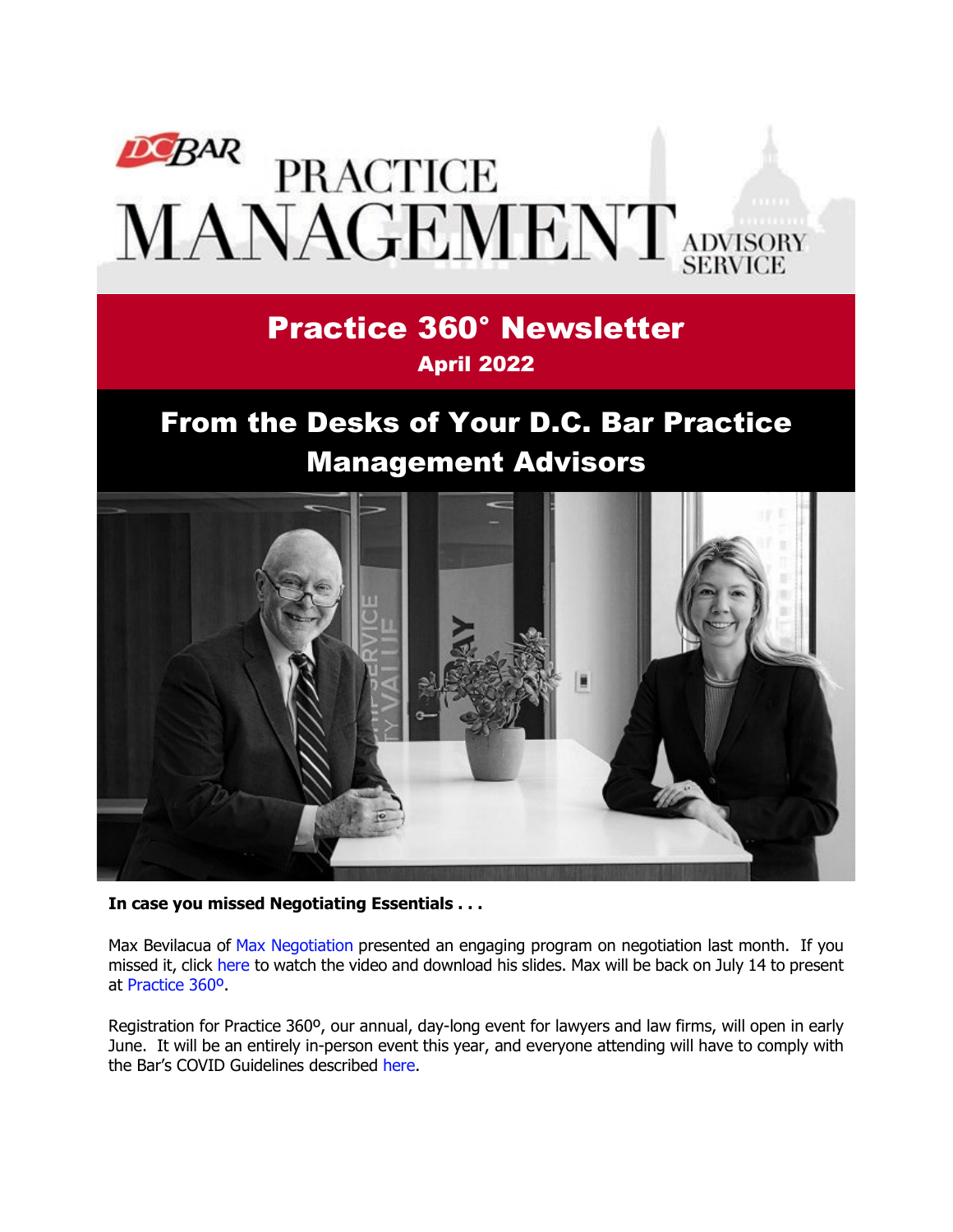#### **More news from PMAS . . .**

We are contributing to the Bar's blog at [Duly Noted.](https://www.dcbar.org/news-events/publications/d-c-bar-blog/meet-practice-management-advisor-kaitlin-forster?utm_source=Real%20Magnet&utm_medium=INSERT_CHANNEL&utm_campaign=INSERT_LINK_ID)

- If you are interested in a practice management assessment, [click here.](https://www.dcbar.org/for-lawyers/practice-management-advisory-service/practice-management-advisor-assessment?utm_source=Real%20Magnet&utm_medium=INSERT_CHANNEL&utm_campaign=INSERT_LINK_ID)
- -- Kaitlin and Dan



Read more at **[Small Firm Lunch](https://www.dcbar.org/for-lawyers/practice-management-advisory-service/courses-and-trainings/small-firm-lunch-and-learn-series?utm_source=Real%20Magnet&utm_medium=INSERT_CHANNEL&utm_campaign=INSERT_LINK_ID) and [Learn Series](https://www.dcbar.org/for-lawyers/practice-management-advisory-service/courses-and-trainings/small-firm-lunch-and-learn-series?utm_source=Real%20Magnet&utm_medium=INSERT_CHANNEL&utm_campaign=INSERT_LINK_ID)**

All programs begin at Noon. You may attend by Zoom video conference. Register for any or all [here.](https://www.dcbar.org/for-lawyers/practice-management-advisory-service/courses-and-trainings/small-firm-lunch-and-learn-series?utm_source=Real%20Magnet&utm_medium=INSERT_CHANNEL&utm_campaign=INSERT_LINK_ID)

## Lunch and Learn

**All Lunch and Learn programs begin at Noon on Zoom.**

Register for any or all at [lunchandlearn@dcbar.org](mailto:lunchandlearn@dcbar.org?subject=Lunch%20and%20Learn)

**April 21, 2022** How to Start or Expand Your 'Low Bono' Legal Practice by Joining the DC Refers Panel of Attorneys and Mediators

> $\overline{a}$ **[Register](https://dcbar.inreachce.com/Details/Information/6a73199d-bc0c-476b-8bb7-b72ec494069f)**

**April 28, 2022** Five Steps to Creating Great Marketing Content as a Lawyer

> $\overline{a}$ **[Register](https://dcbar.inreachce.com/Details/Information/c112d261-9aba-42ff-80ad-07e1d4875adb)**

**May 12, 2022** How to Improve Your "Stage Presence"

> $\overline{a}$ **[Register](https://dcbar.inreachce.com/Details/Information/716b8376-5cfc-4b0b-af92-f1e44aa7ee08)**

**May 19, 2022** Manage the Challenges of Going Back to In-Person Business

> $\overline{a}$ **[Register](https://dcbar.inreachce.com/Details/Information/134f62b9-beaf-4423-a3d6-2ba1b3e6b50d)**

The Lunch and Learn Series is [here.](https://www.dcbar.org/for-lawyers/practice-management-advisory-service/courses-and-trainings/small-firm-lunch-and-learn-series?utm_source=Real%20Magnet&utm_medium=INSERT_CHANNEL&utm_campaign=INSERT_LINK_ID) New programs are added regularly. Recordings and materials from recent programs are [here.](https://www.dcbar.org/for-lawyers/practice-management-advisory-service/courses-and-trainings/small-firm-lunch-and-learn-series/past-lunch-and-learn-programs?utm_source=Real%20Magnet&utm_medium=INSERT_CHANNEL&utm_campaign=INSERT_LINK_ID) If you have an idea for a program, let us know at: [lunchandlearn@dcbar.org.](mailto:lunchandlearn@dcbar.org)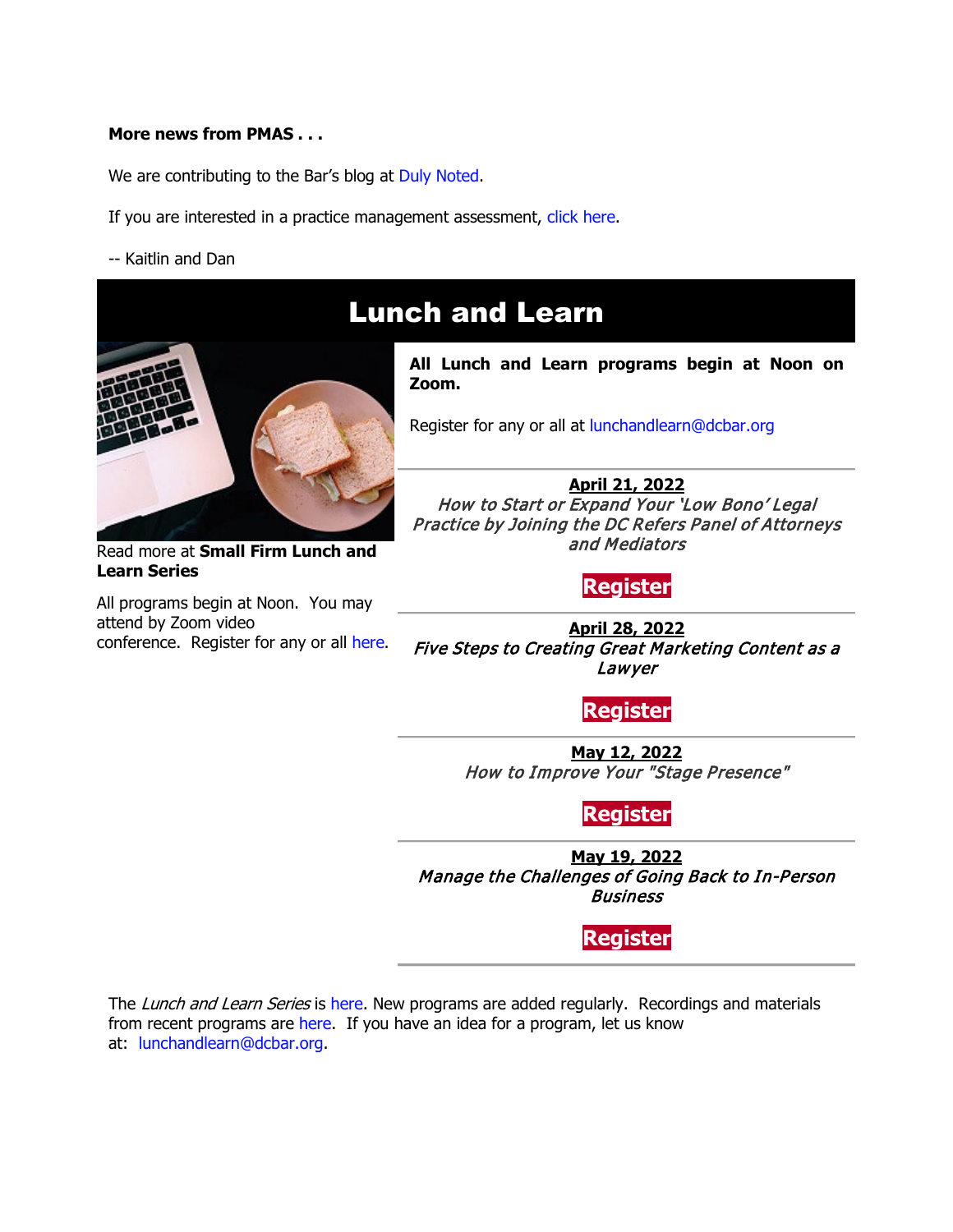And if you missed *Negotiation Essentials* with Max Bevilacua, *How Can DocuSign Help a Law* Firm Manage Agreements with Bob Everette, Lucy Nagasawa, and Rory Sullivan of DocuSign, Perfect Your Pitch with David Skinner and Karen Dunn Skinner, How to Detect, Mitigate, and Respond to a Cyber Attack with Rob Saland, Are You Lawyering or Laboring with Maddy Martin, How Hive Mind Can Help Your Law Firm with Sara Kropf, Pratibha Agarwal & Jane Lemley, A Higher Bar: How to Exceed Client Expectations in a Virtual World with Tim Bedford of Ruby.com, Protect Your Law Firm from the Biggest Security Threats of 2021 with Tom Lambotte, What Small Firm Lawyers Need to Know about Malpractice & Cyber Insurance with Mark Lefever, Local SEO for Law Firms with Casey Meraz, Automating Billing and Accounting for Lawyers with Deborah Schaefer, Write Your Marketing Plan Now with Mary Ellen Hickman, 20 Ways to Increase You Firm's Online Visibility with Annette Choti, Next Level Online Oral Communication & Advocacy Skills with Christine Clapp, *Collaborative Law Practice* with Alice Ahearn & Emily Baker, the 5 Most Common Trust Accounting Mistakes with Tom Boyle, or any other programs this year, here are the [recordings and materials.](https://www.dcbar.org/for-lawyers/practice-management-advisory-service/courses-and-trainings/small-firm-lunch-and-learn-series/past-lunch-and-learn-programs?utm_source=Real%20Magnet&utm_medium=INSERT_CHANNEL&utm_campaign=INSERT_LINK_ID)

## Basic Training & Beyond



**Here is how to start, grow and manage a law firm in a large, urban market during a pandemic.** Our monthly [Basic Training & Beyond](http://www.mmsend31.com/link.cfm?r=zvkjaWqFFUTRz65Avl-Ftw%7E%7E&pe=c3ph7NU-Re1l6uj-xoZC_Nqnf2HGTrpIRRfl_qZmlgZN_I06rShTZ-AlGs0Wp7CGgKUozsdU2izsioLhmXaRbg%7E%7E&t=prXb-jowJMuBRf73r4YKRA%7E%7E)**,** is set for April 13 and 20 (9:15 a.m. – 4:30 p.m.)

We will meet by Zoom videoconference in April however for May and future sessions, you may attend in-person or on Zoom. [Register here.](http://www.mmsend31.com/link.cfm?r=zvkjaWqFFUTRz65Avl-Ftw%7E%7E&pe=BxjSlIjTK_3i3Os02s37pODjnSEaSaIBfLm0UarKy-K07-G29KY0F7SoVNdKQgSYIVrXVvuyFBcMiPY5X35JOA%7E%7E&t=prXb-jowJMuBRf73r4YKRA%7E%7E)

This program has been presented 294 times for more than 4,000 lawyers over the last fourteen years and many have launched and are operating small law firms. We keep in touch with many small firms and what we learn informs the content for this program.



### Managing Money

Learn how to onboard a new client by creating the appropriate fee agreement; make the proper entries onto the client ledger and trust account, when needed; track the established earning mechanism; and make proper entries in the firm's operating or business account. Our next Managing Money program is set for June 6, 2022, 9:00am - 12:30pm.

[Register for an upcoming session or schedule a session](https://www.dcbar.org/for-lawyers/practice-management-advisory-service/courses-and-trainings/managing-money?utm_source=Real%20Magnet&utm_medium=INSERT_CHANNEL&utm_campaign=INSERT_LINK_ID)  [for your firm here.](https://www.dcbar.org/for-lawyers/practice-management-advisory-service/courses-and-trainings/managing-money?utm_source=Real%20Magnet&utm_medium=INSERT_CHANNEL&utm_campaign=INSERT_LINK_ID)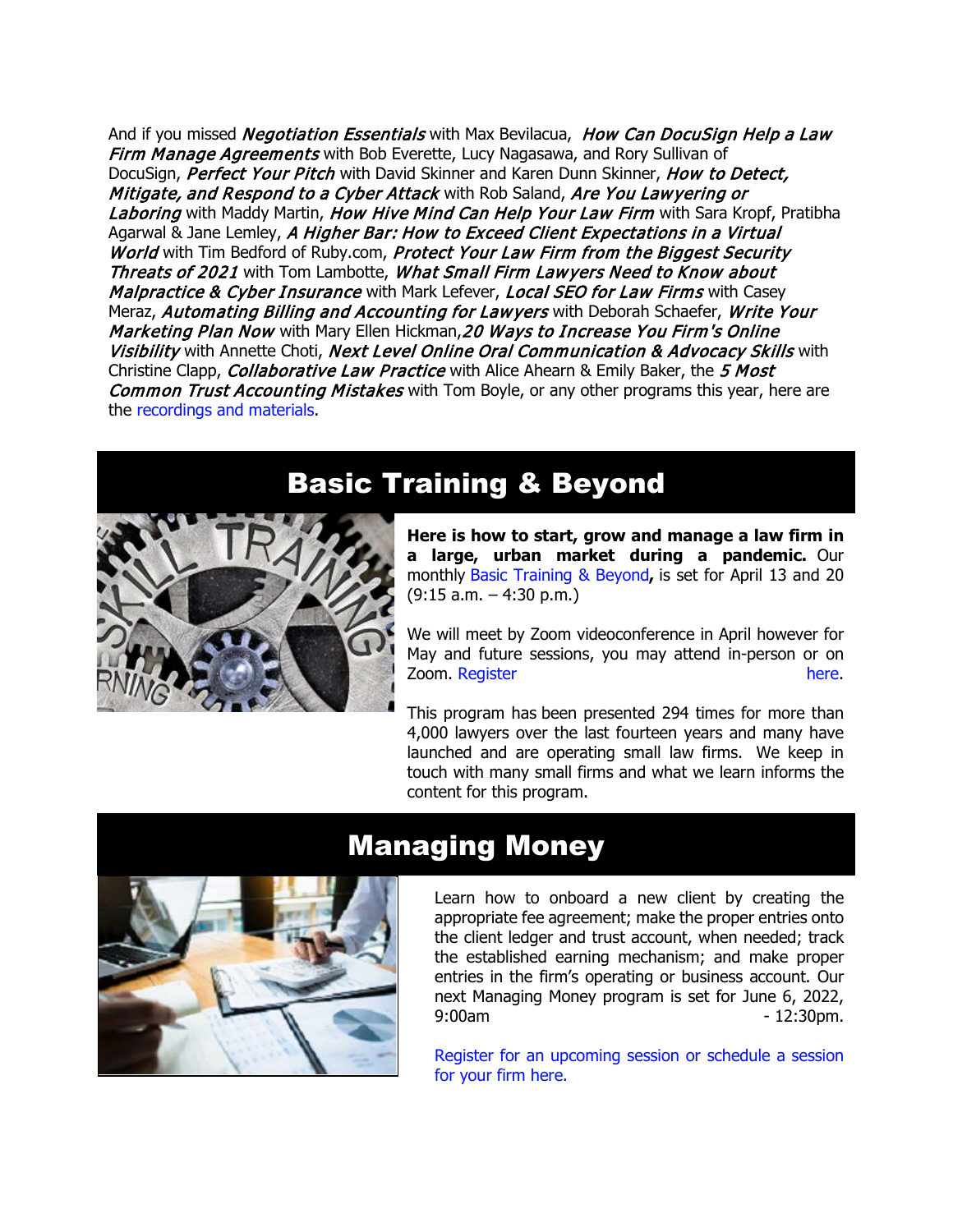### PMAS Calendar

### **April 2022**

**April 13** – Day 1 of Basic Training & Beyond **April 20** – Day 2 of Basic Training & Beyond **April 21** – How to Start or Expand Your 'Low Bono' Legal Practice by Joining the DC Refers Panel of Attorneys and Mediators **April 28** – Five Steps to Creating Great Marketing Content as a Lawyer

# PMAS Links and Free Downloads

[Law Firm Management Assessment \(Self-Check\)](https://www.dcbar.org/for-lawyers/practice-management-advisory-service/practice-tips-and-compliance/self-check?utm_source=Real%20Magnet&utm_medium=INSERT_CHANNEL&utm_campaign=INSERT_LINK_ID)

[Small firm legal trends and compensation reports](https://www.dcbar.org/for-lawyers/practice-management-advisory-service/courses-and-trainings/basic-training-beyond/basic-training-beyond-supplements?utm_source=Real%20Magnet&utm_medium=INSERT_CHANNEL&utm_campaign=INSERT_LINK_ID)

[e-Manual for Basic Training & Beyond](https://acrobat.adobe.com/link/track?uri=urn:aaid:scds:US:d90534bd-5584-3f39-b3fa-8ca16efb6f0d)

[More PMAS programs](https://www.dcbar.org/for-lawyers/practice-management-advisory-service/courses-and-trainings?utm_source=Real%20Magnet&utm_medium=INSERT_CHANNEL&utm_campaign=INSERT_LINK_ID)

| <b>Ethics</b>                                                                                           | <b>COVID Resources</b>                                                                                                             |
|---------------------------------------------------------------------------------------------------------|------------------------------------------------------------------------------------------------------------------------------------|
| Here is new ethics quidance<br>on Lawyer-Directors                                                      | Coping During COVID-19: You Are Not Alone (D.C. Bar,<br>Lawyer Assistance Program)                                                 |
| <b>Representing Entity-</b><br><b>Clients, Legal Ethics Opinion 382.</b>                                | COVID-19 and Well-Being (D.C. Bar, Lawyer Assistance<br>Program)                                                                   |
| <b>Other Events</b>                                                                                     | Well-Being Tips for Working at Home (D.C. Bar, Lawyer<br>Assistance Program)                                                       |
| For the results of the groundbreaking<br>study on attorney mental health and<br>well-being, click here. | Bracing for the Unexpected: Disaster Preparedness for<br>Lawyers (D.C. Bar, Practice Management Advisory Service)                  |
| <b>Continuing Legal Education programs</b><br><b>Communities Events</b>                                 | <b>Quick Start Guide to Launching a Firm During the</b><br>Pandemic (D.C. Bar, Practice Management Advisory<br>Service)            |
| Pro Bono Center training programs                                                                       | New Law Firm Quick Start Technology Guide (D.C. Bar,<br>Practice Management Advisory Service)                                      |
|                                                                                                         | <b>Working Remotely During the Pandemic: A Guide to Bar</b><br>Member Benefits (D.C. Bar, Practice Management Advisory<br>Service) |
|                                                                                                         | Legal Ethics in the Age of Coronavirus (D.C. Bar, Legal<br>Ethics Program)                                                         |
|                                                                                                         | Link to other D.C. Bar Covid-19 Resources                                                                                          |